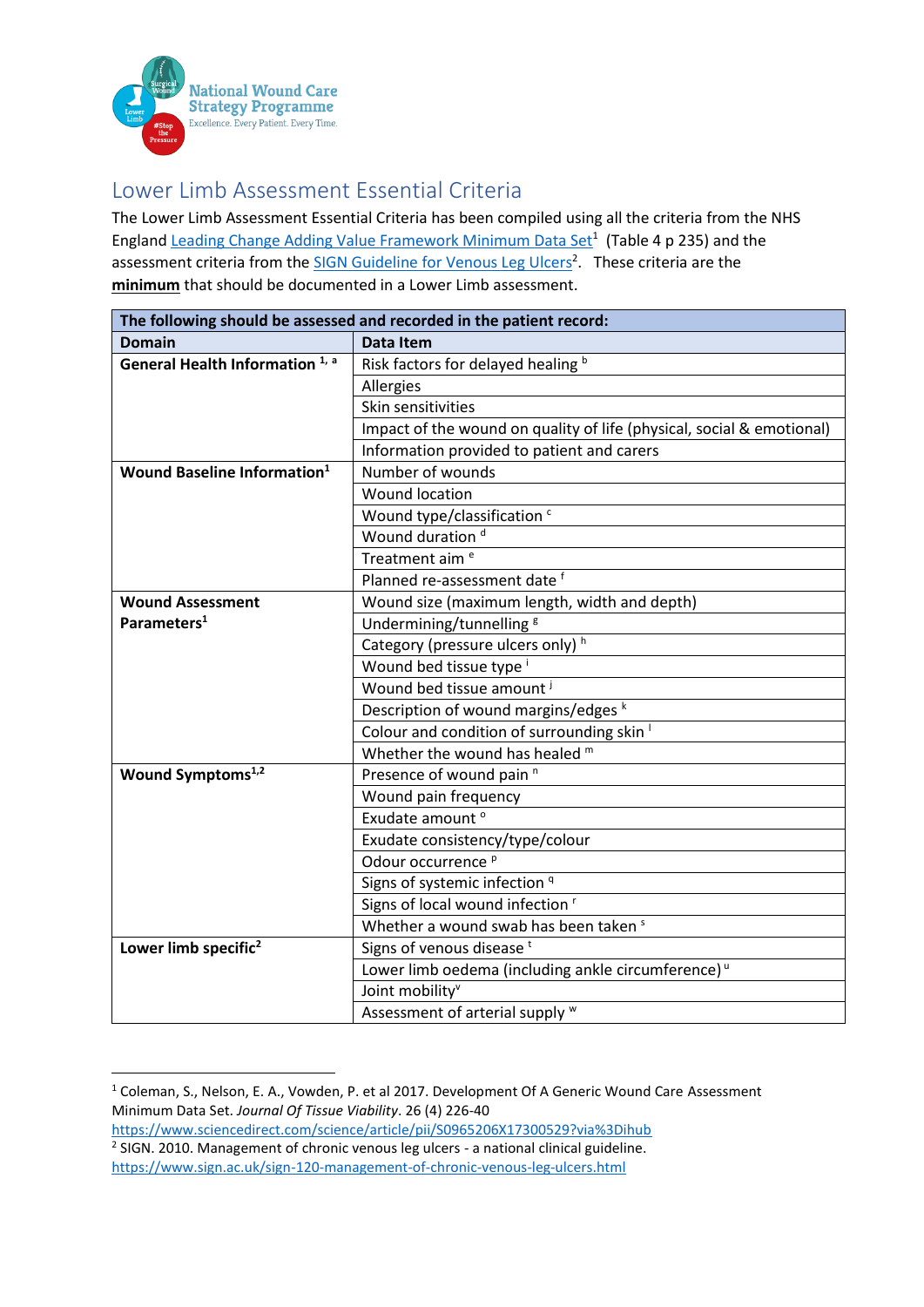

## Explanatory Notes

- a. *General Health Information*: These items should be recorded in the wound assessment record if not already recorded in the wider patient record.
- b. *Risk factors for delayed healing*: Including diseases and conditions that affect wound healing (e.g. diabetes, auto-immune conditions), systemic and local blood supply to the wound, susceptibility to infection, medication affecting wound healing, skin integrity and other factors that affect healing such as obesity.
- c. *Wound type/classification*: Wounds should be classified by the dominant cause of wounding and/ or non-healing e.g. diabetic foot ulcer, venous leg ulcer, pressure ulcer etc
- d. *Wound duration*: The date of initial injury/ wound appearance
- e. *Treatment aim*: For most wounds, the overall aim will be healing within a specified time frame but there may be other intermediate aims which should also be recorded such as reduction in pain, odour etc. In a few cases, wound healing may not be a viable option in which case an alternative treatment aim (along with underpinning rationale) should be noted.
- f. *Planned re-assessment date*: As a minimum, wounds should be re-assessed 4 weekly. More frequent re-assessment may sometimes be appropriate.
- *g. Undermining/tunnelling:* Undermining and tunnelling is unusual on leg wounds but should be noted in documentation if present.
- h. Category (pressure ulcers only): NICE<sup>3</sup> requires NHS Trusts to report skin pressure damage of Category / Stage 2 or above. It is important to differentiate between pressure ulcers on the leg and leg ulceration due to other causes. A pressure ulcer is localised injury to the skin and/or underlying tissue usually over a bony prominence primarily as a result of unrelieved pressure due to immobility in combination with shear<sup>3</sup>. Some leg ulcers have an element of pressure as part of the aetiology. When all individual clinical and non-clinical factors pertaining to the patient are considered and the predominant factor of cause is pressure, then the wound should be considered a pressure ulcer and reported as such. When the predominant factor is disease related (e.g. diabetes, neuropathy, arterial disease) as the NICE definition of a pressure ulcer<sup>3</sup> relates to static pressure not ambulatory pressure, the wound should not be considered a pressure ulcer in patients who are independently mobile, unless the pressure damage has been caused by a prescribed orthosis or cast.
- i. *Wound bed tissue type*: Granulation tissue, epithelial tissue, slough etc
- j. *Wound bed tissue amount*: Commonly reported as % of different tissue types covering wound bed.
- k. *Description of wound margins/edges*: e.g. steep edged, presence of callus, macerated, rolled etc
- *l. Colour and condition of surrounding skin:* e.g. healthy, inflamed, swollen, macerated etc
- *m. Whether the wound has healed*: Defined as full epithelialisation across 100% of wound bed along with date of healing.
- *n. Presence of wound pain*: Recorded with information about level of pain using a validated visual analogue scale and description

<sup>&</sup>lt;sup>3</sup> NICE (2014) Clinical Guideline - Pressure ulcers: prevention and management Clinical guideline [CG179]<https://www.nice.org.uk/guidance/cg179>